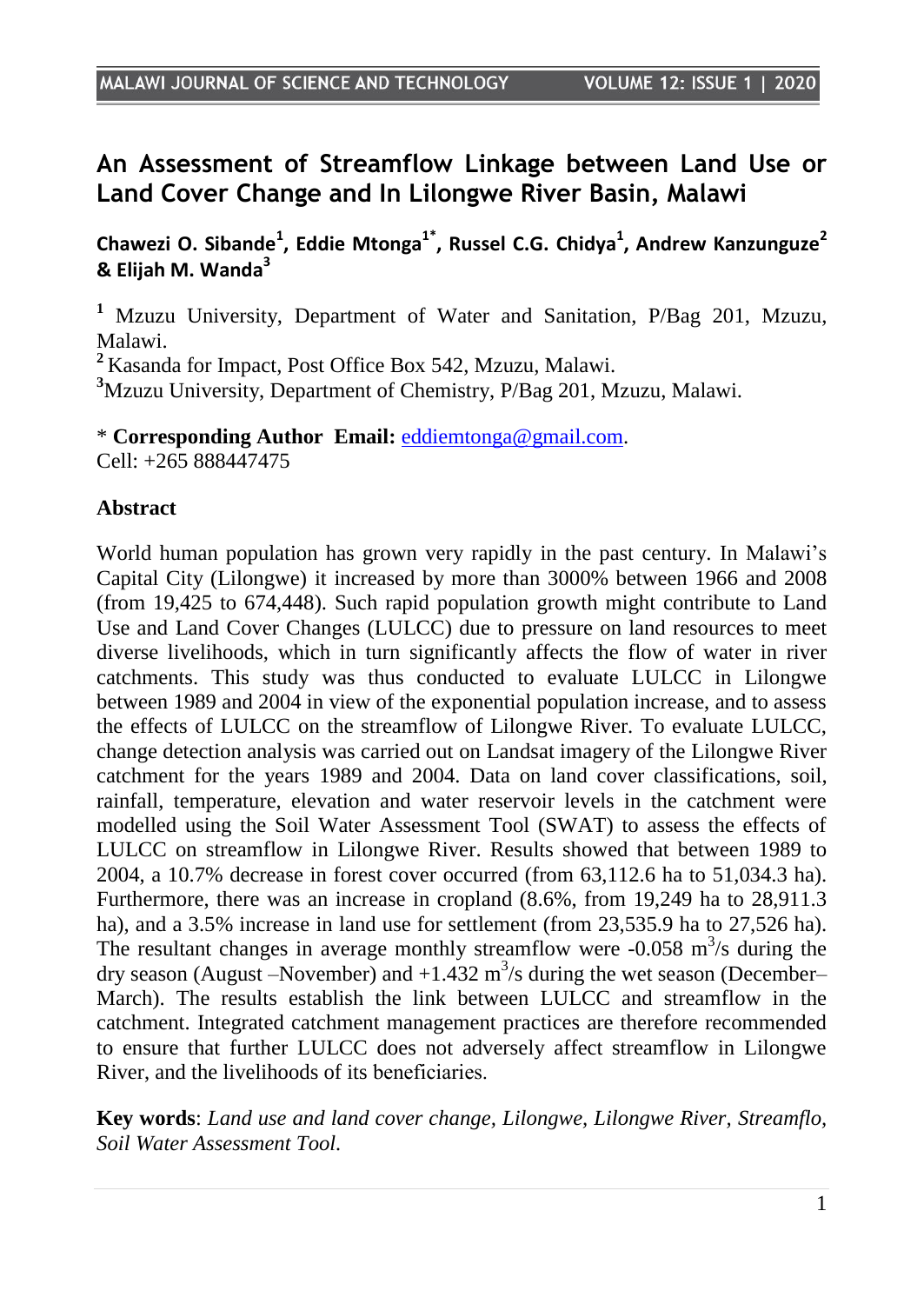# **1 INTRODUCTION**

Integrated catchment management is an essential resource management approach in the modern era as it recognizes the full cycle of processes which affect natural and human systems in a watershed (Alemayehu et al., 2009; Heathcote, 2009). Implementation of the approach, however, faces many challenges especially in developing countries, such as climate change, over-reliance on agricultural livelihoods, and population growth (IWMI, 2005; Bahri et al., 2011; United Nations, 2017).

*\_\_\_\_\_\_\_\_\_\_\_\_\_\_\_\_\_\_\_\_\_\_\_\_\_\_\_\_\_\_\_\_\_\_\_\_\_\_\_\_\_\_\_\_\_\_\_\_\_\_\_\_\_\_\_\_\_\_\_\_\_\_\_\_\_\_\_\_\_\_\_\_\_\_*

Malawi is one such country facing difficulties in realising the goals of this approach with issues ranging from deforestation in areas such as the Mulanje Forest Reserve (Shanmugaratnam & Kafakoma, 2014), to climate induced disasters and subsequent encroachment of protected areas in Dzalanyama forest reserve (Munthali, 2013). One persistent issue exacerbating such challenges has been the rapid population growth in the country. This is most evident in the country"s most populous city, Lilongwe, where NSO (2008) reported a more than 3000% increase in population between 1966 and 2008, from 19,425 to 674,448 people respectively.

Population growth of this kind greatly contributes to land use and land cover change (LULCC) as land is required for various purposes such as agriculture, and industry (Pimentel, 1997; Singh, 2017). Land cover simply refers to the physical features that cover a land surface, such as crops, whilst land use refers to the purpose for which humans use land cover, such as agriculture (Di Gregorio & Jansen, 2005).

Since land and water resources are intimately linked through the hydrological cycle (Guo & Jiang, 2008; Mbano, 2009; Palamuleni, 2009; Geremew, 2013), the population growth in Lilongwe has been a major cause of concern in the environmental sector (Munthali, 2013, GoM, 2017). The Lilongwe River which runs through the centre of the district is currently the only sanctioned source of water for the city"s residents and as a result, has in recent years noticeably felt the pressure of the growing population (GoM, 2012). Low water levels in the river especially during the dry season have led to rationing of water by the city"s water supply utility, Lilongwe Water Board (LWB), and a push for new or improved sources to be developed (World Bank, 2017).

Studies show that LULCC such as deforestation can lead to higher streamflow after rainfall events by facilitating runoff and vice versa (Palamuleni, 2009; Geremew, 2013). This raises the question of whether there have been significant changes in land use and land cover in the Lilongwe River catchment that may have adversely affected the quantity of water flowing in Lilongwe River.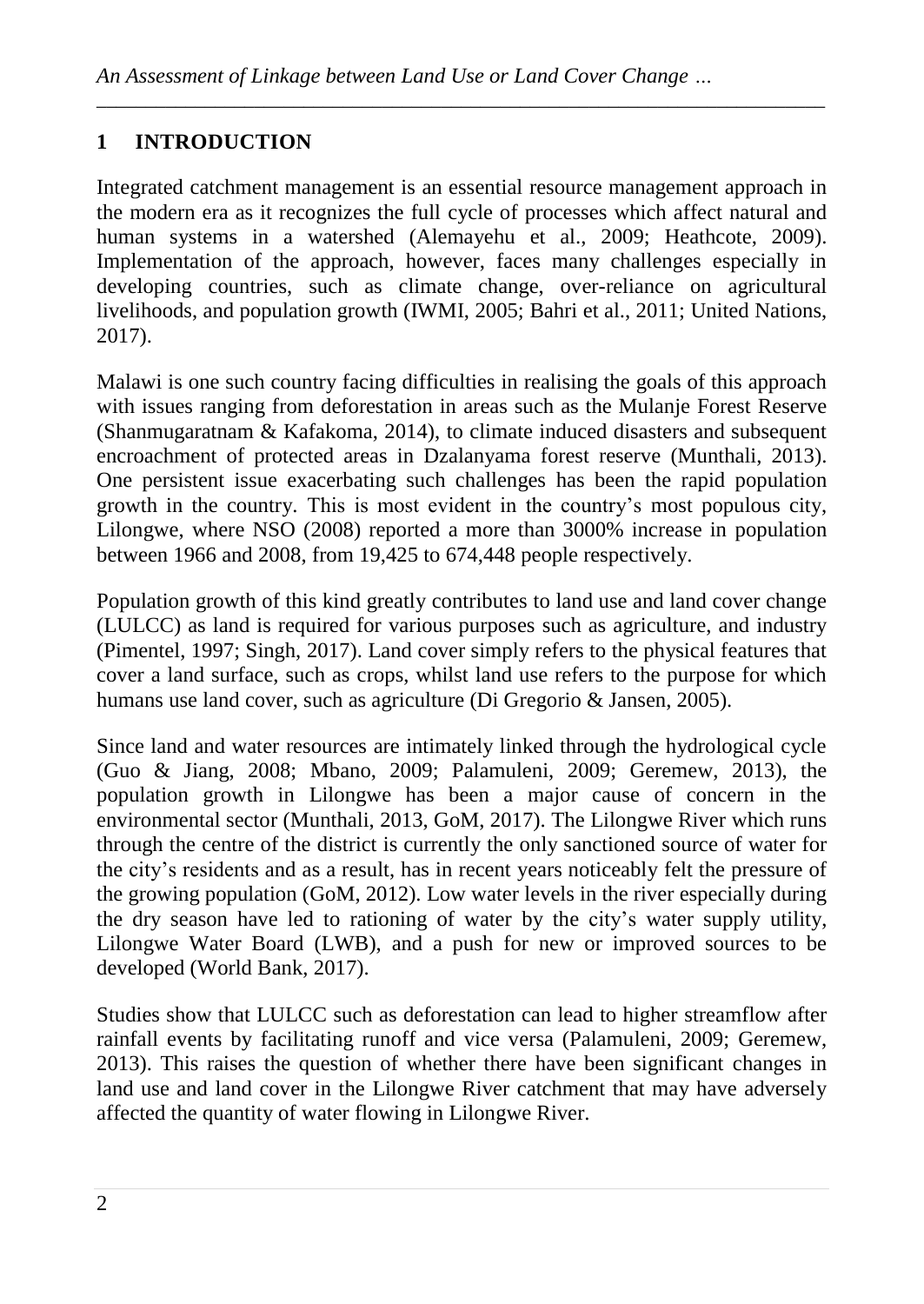Considering the importance of using up-to-date information in integrated catchment management (Pahl-Wostl, 2005; Stewart, 2015), this study aimed at evaluating the extent of LULLC that has occurred in the Lilongwe River catchment and assessing how these changes are linked to streamflow changes in the Lilongwe River using remote sensing and hydrological modelling techniques.

*\_\_\_\_\_\_\_\_\_\_\_\_\_\_\_\_\_\_\_\_\_\_\_\_\_\_\_\_\_\_\_\_\_\_\_\_\_\_\_\_\_\_\_\_\_\_\_\_\_\_\_\_\_\_\_\_\_\_\_\_\_\_\_\_\_\_\_\_\_\_\_\_\_\_*

### **2 MATERIALS AND METHODS**

### **2.1 Description of Study Area**

The study was conducted using data from part of the Lilongwe River which originates from the Dzalanyama catchment (also known as Catchment 4D) located in the south western part of Lilongwe (**[Figure 1](#page-3-0)**). The catchment generally exhibits a warm tropical climate with mean annual rainfall ranging between 800 and 1000 mm (Malawi Department of Climate Change and Meteorological Services (MDCCMS), 2014). The Lilongwe River has two main tributaries, Likuni, and Lisungwi River. The river also has two reservoirs, Kamuzu Dam 1 and 2, which were constructed along its path in 1966 and 1989 respectively for municipal water supply purposes.

The gauging station officially known as 4D4 (located at 4.04  $\degree$ S, 33.71  $\degree$ E) was taken as the outlet for the catchment. This was done due to the relatively extensive availability of data at station 4D4, and to minimize the influence of unquantified water abstractions on the results of the study by downstream users.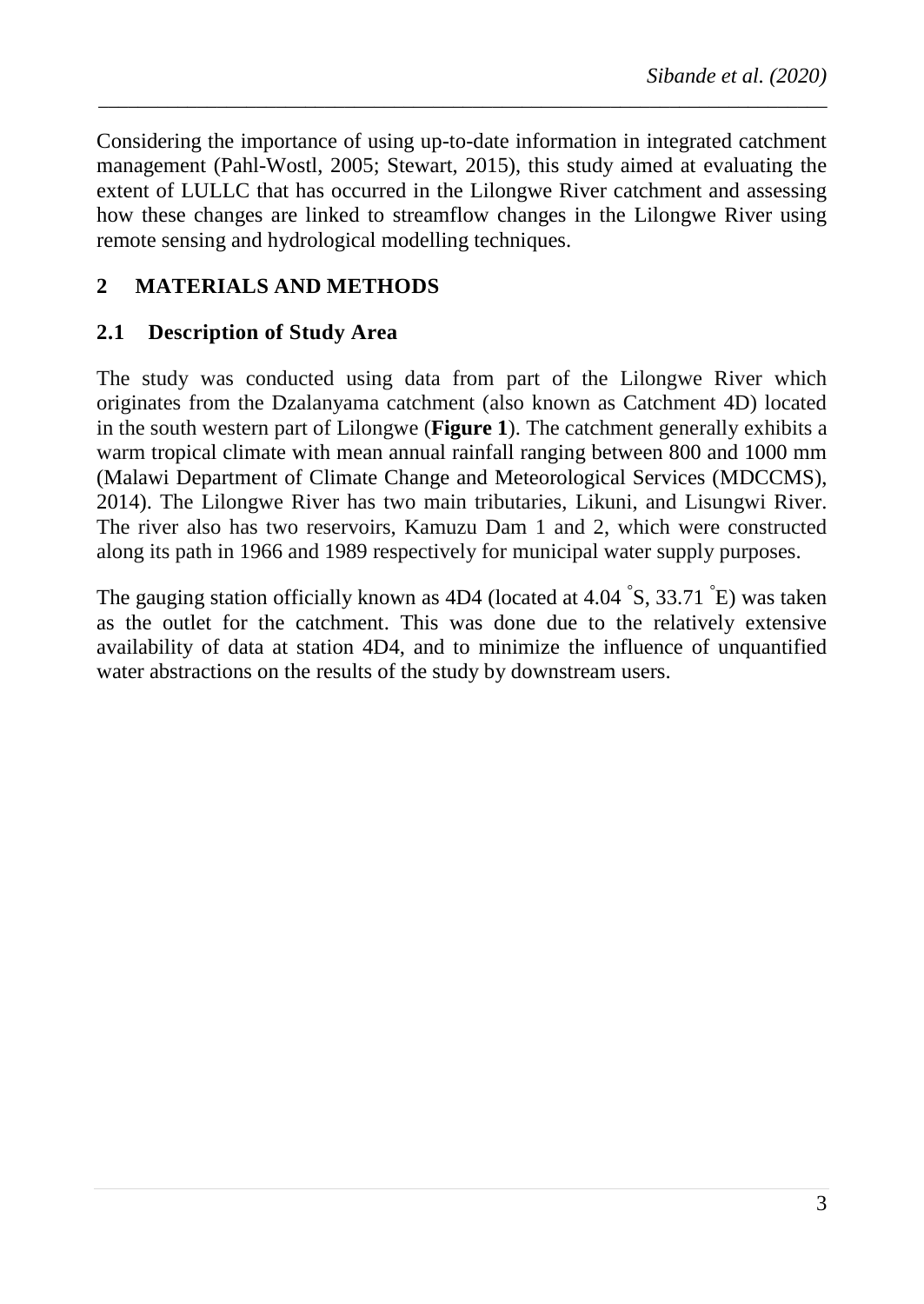

<span id="page-3-0"></span>*Figure 1: The study area showing all its major rivers, and reservoirs Kamuzu Dam 1 and 2.*

## **2.2 Data Collection**

#### *Climatic Data*

Climatic data recorded at Chitedze Meteorological Station from 1970 to 2004 was obtained from the Malawi National Meteorological Services Department. Due to lack of complete data, only four measured historical data sets namely: daily precipitation, maximum and minimum temperature, and wind speed; were input into the Soil Water Assessment Tool (SWAT). Other climatic variables, namely, solar radiation, and relatively humidity, were thus left out to be simulated by the model.

### *Land Cover and Soil Data*

ArcGIS 10.1 was used for all processing of geospatial data in this study. Landsat 5 images from 1989 and 2004 were used to identify changes in land use and land cover within part of the Lilongwe River watershed. To ensure that observed changes in vegetation cover were not as a result of seasonal variations, all Landsat images acquired were captured around the same time of the year during the dry season which normally occurs between the months of June and October. The images were downloaded from the United States Geological Survey (USGS) website (https://earthexplorer.usgs.gov).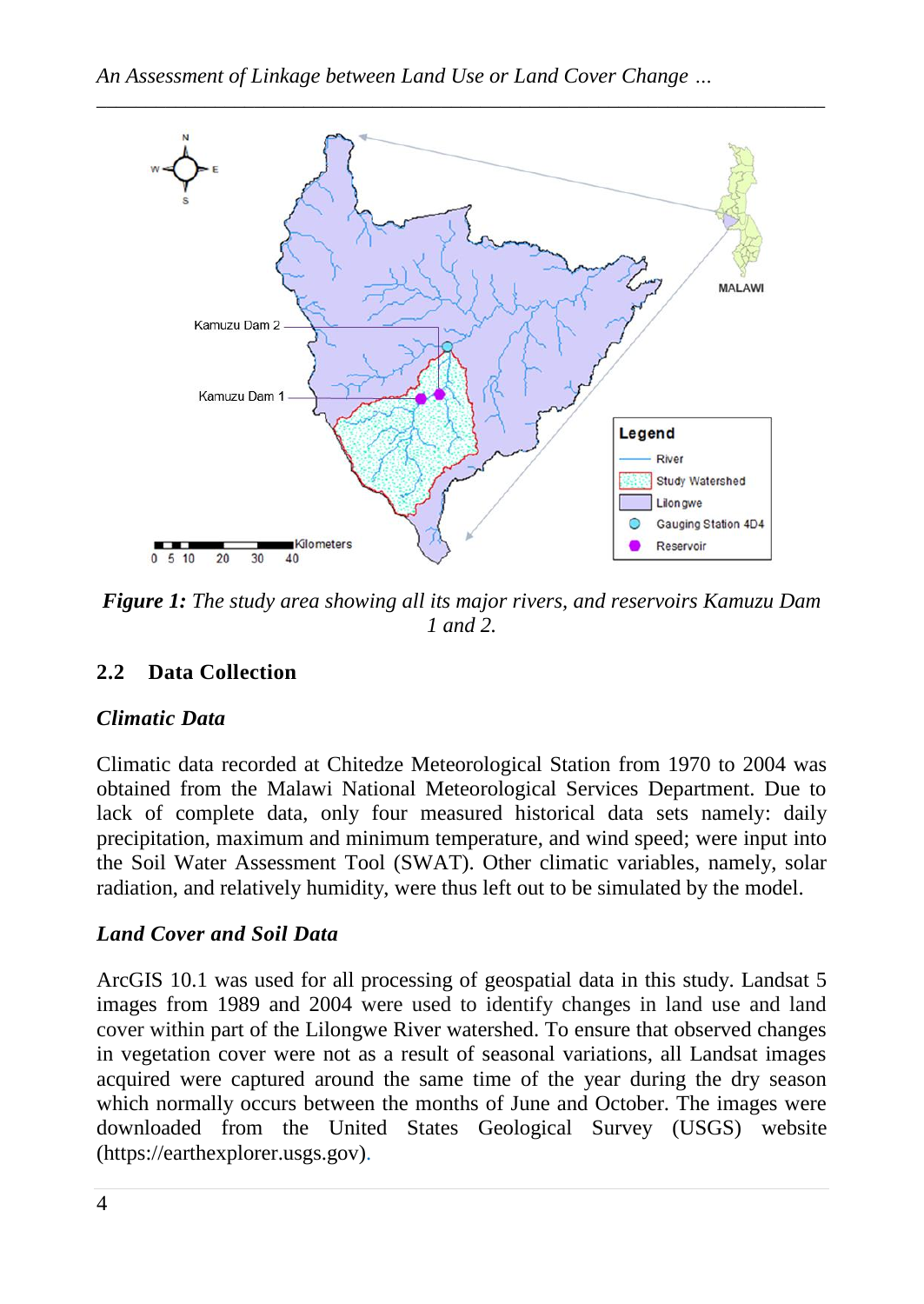For lack of a higher resolution source, the soil data for the watershed was extracted from a global soil map (Daggupati et al. 2018; Kangsabanik & Murmu, 2017) obtained from the Food and Agriculture Organisation (FAO) archive (FAO, 2007). Due to its low resolution, this soil map only shows three major soil types within the study watershed.

*\_\_\_\_\_\_\_\_\_\_\_\_\_\_\_\_\_\_\_\_\_\_\_\_\_\_\_\_\_\_\_\_\_\_\_\_\_\_\_\_\_\_\_\_\_\_\_\_\_\_\_\_\_\_\_\_\_\_\_\_\_\_\_\_\_\_\_\_\_\_\_\_\_\_*

#### *Digital Elevation Model and Reservoir Data*

The Shuttle Radar Topography Mission (SRTM) archive was used to obtain a 90 x 90 m Digital Elevation Model (DEM) raster from the USGS online database (Jarvis et al., 2008). The DEM was necessary for delineation of sub-basins and identification of stream networks in the study area (Arnold, 2012a).

Lilongwe River has two dams that were constructed along it mainly to serve as a water storage facility and ensure adequate water supply for the population in Lilongwe. Therefore, to properly model flow within the river, parameters referring to the structural design of the reservoirs such as size, height of spillways, average daily outflow and beginning year of operation of the dam were required by the model. This data was acquired from survey reports provided by the Lilongwe Water Board (NIRAS, 2001; Aurecon, 2013).

#### **2.3 Data Processing and Analysis**

Data analysis was carried out in two phases, the first of which involved assessment of land use and land cover change while the second phase involved modelling streamflow in Lilongwe River Catchment.

### *2.3.1 Land Use/Cover Change Detection*

To detect changes in land cover, the spectral signatures of different land cover types had to be classified and analysed in the acquired Landsat images. There are two main categories of image classification techniques, these are; unsupervised (calculated by software) and supervised (human-guided) classification (Al-doski et al., 2013). This study used unsupervised image classification because it is useful for detecting land use/cover when and where primary data of the site is considered insufficient and/or of low quality for use in training classifiers in supervised classification.

After a review of literature on land cover classes in the area, five main classes were identified using the Isodata clustering algorithm to perform unsupervised image classification in ArcGIS. These classes were Forest; Water; Marshland/Cultivated Dambo; Cropland; and Grassland/Settlements. The latter class also included areas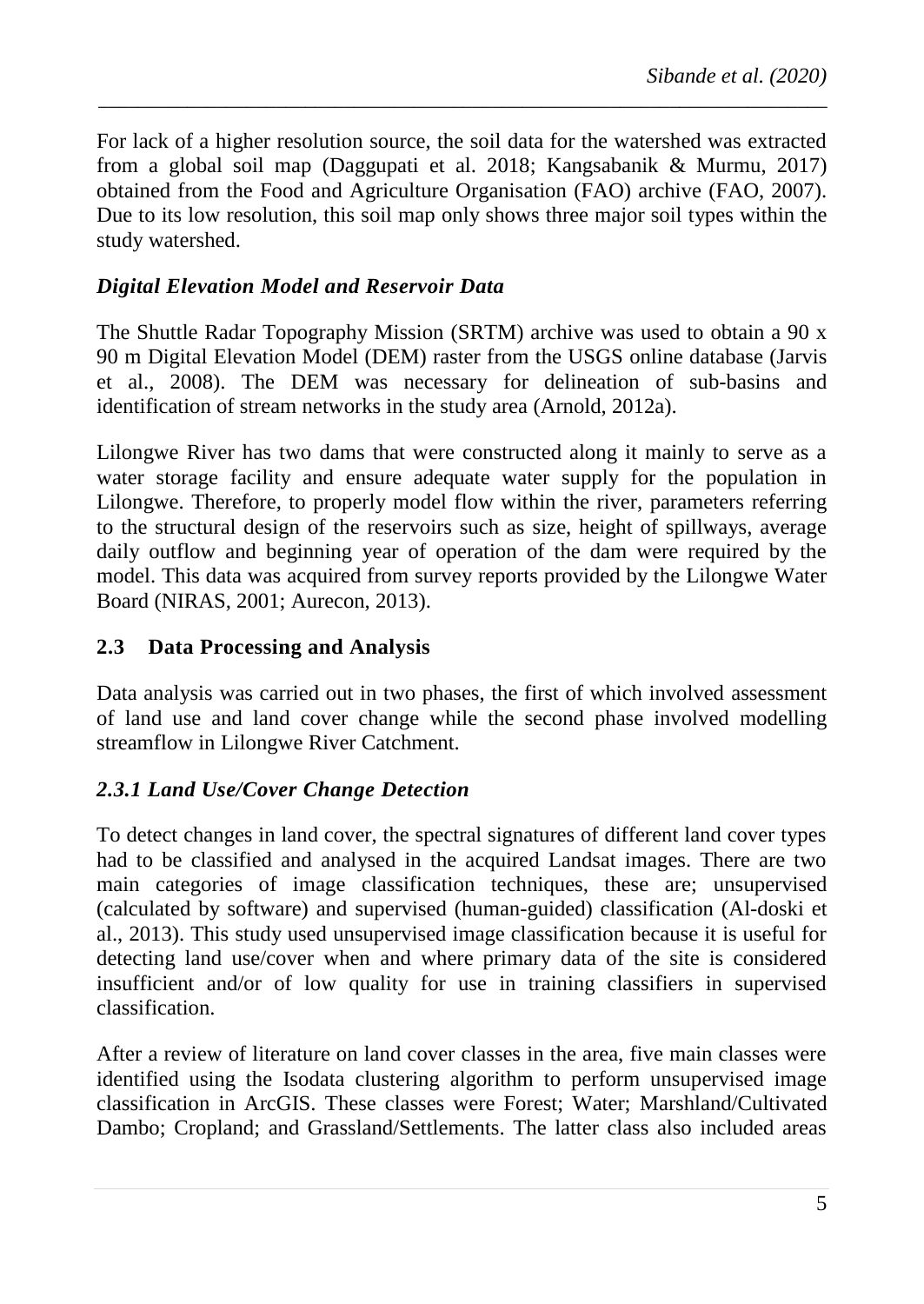with bare ground or unused cropland since such areas were spectrally indistinguishable from dry grasslands.

*\_\_\_\_\_\_\_\_\_\_\_\_\_\_\_\_\_\_\_\_\_\_\_\_\_\_\_\_\_\_\_\_\_\_\_\_\_\_\_\_\_\_\_\_\_\_\_\_\_\_\_\_\_\_\_\_\_\_\_\_\_\_\_\_\_\_\_\_\_\_\_\_\_\_*

Using a 2004 Google Earth image, the land use/cover present at 56 random points within the study watershed was checked against that of the classified 2004 image. Correct classifications were thus measured using a common accuracy assessment technique known as a confusion matrix (Congalton & Green, 2009; Geremew, 2013). The overall accuracy of the classified image determines the validity of the classification process and in this context determined whether the produced images were worth using as valid data to evaluate changes in streamflow (Congalton & Green, 2009; Al-doski, 2013). Cohen"s kappa coefficient was also calculated from the confusion matrix to measure the classification performance (Pontius, 2000; Liu et al., 2007; Congalton & Green, 2009). According to Muzein (2006), the accepted level of accuracy for any classification process is determined by the users themselves depending on the type of application the map product will be used for. Accuracy levels accepted by some users may not be accepted by others for specific tasks. Considering resource constraints, an overall accuracy of at least 80% was considered sufficient for this study.

## *2.3.2 Hydrological Modelling*

Several factors can affect streamflow in a river apart from LULCC. Therefore, to single out LULCC as the only causative factor of potential streamflow changes, the SWAT model was used. The SWAT model is a semi-distributed physically based simulation model that can predict the impacts of land use change and management practices on hydrological regimes in watersheds with varying spatial conditions (Arnold, 2012a). The model was selected for this study because it is open source, has been widely used in semi-arid regions (Palamuleni, 2009; Geremew, 2013), and always produces the same output for any given input. Being semi-distributed and deterministic, the model is also less demanding on input data than fully distributed models (Gassman et al., 2012; Arnold et al., 2012a), and allows objective comparison of model outputs arising from different land-cover scenarios

### **Model Run**

The DEM was loaded into SWAT to enable identification of stream networks and delineation of sub-basins in the study watershed. The location of the two Kamuzu Dams were then identified on the rendered stream networks. Climatic and reservoir data were then entered, and the model was run on a monthly time step from 1970 to 2004.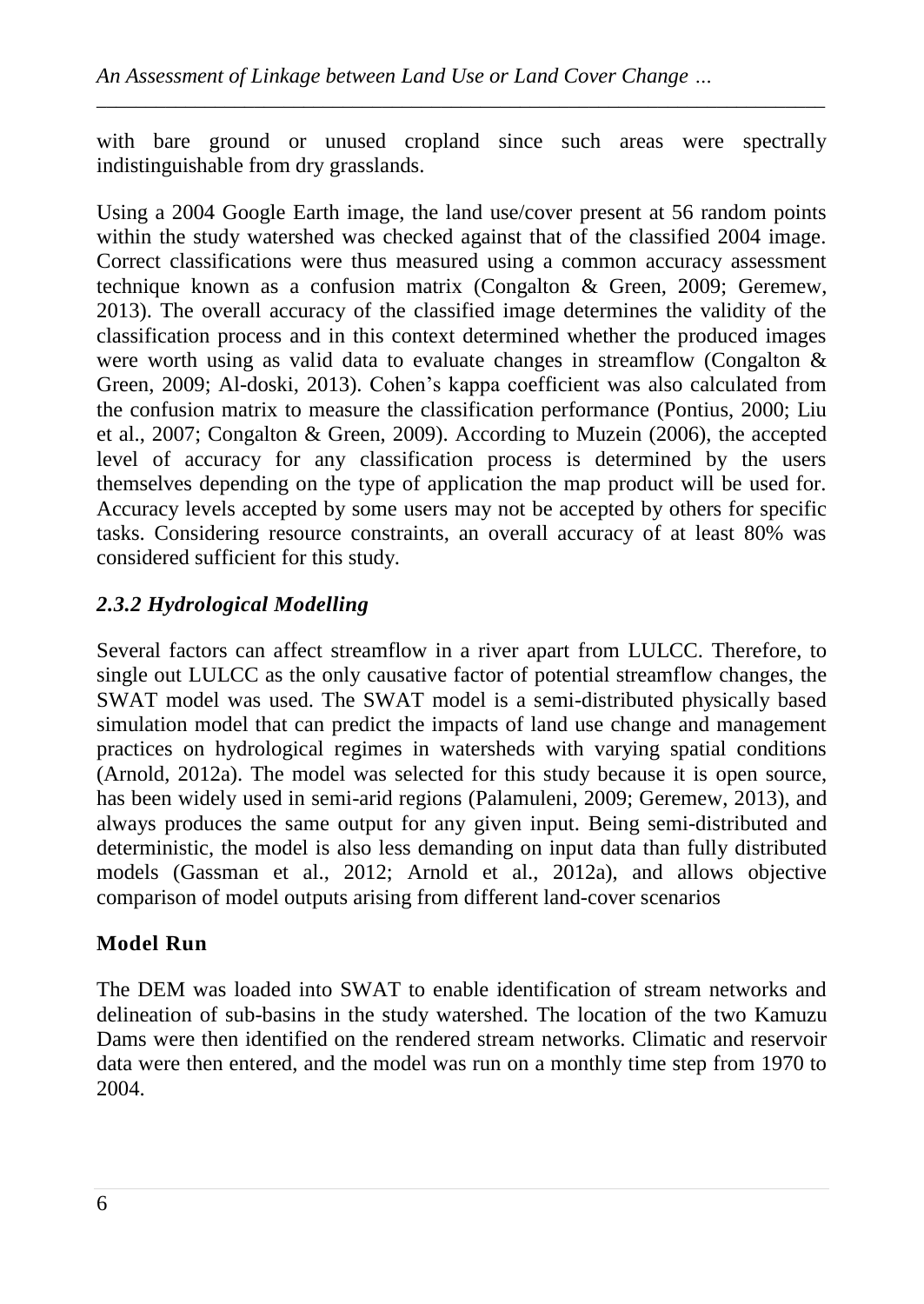### **Model Calibration and Validation**

The next step in the modelling process was calibration of the model to ensure that it was able to adequately emulate conditions in the studied watershed. An autocalibration program known as SWAT-CUP version 5.1.5.4, specifically designed to be used with SWAT, was used for calibration and validation in this study because it produced very quick and detailed results (Abbaspour, 2013).

*\_\_\_\_\_\_\_\_\_\_\_\_\_\_\_\_\_\_\_\_\_\_\_\_\_\_\_\_\_\_\_\_\_\_\_\_\_\_\_\_\_\_\_\_\_\_\_\_\_\_\_\_\_\_\_\_\_\_\_\_\_\_\_\_\_\_\_\_\_\_\_\_\_\_*

This study used the Sequential Uncertainty Fitting version 2 (SUFI2) calibration and uncertainty program in SWAT-CUP which only allowed auto-calibration of up to four parameters at a time. To ensure calibration of only the most sensitive parameters, multiple flow parameters listed in SWAT-CUP were set four at a time for calibration. Several trial iterations were done to reveal the most sensitive parameters used for final calibration. The tool was then run for 1000 simulations for calibration using recorded streamflow data from a 6-year period (1970–1976). The same approach was later followed (Arnold, 2012b), for validation of the model using streamflow data from the same gauging station for a 4-year period (1977–1981) without making further adjustments to any input parameters. More data was used for calibration to ensure the model captured a wider range of streamflow scenarios, and due to the persistence of streamflow data gaps after 1981.

Model validation is a crucial step in the modelling process that allows a user to determine the accuracy of their model by statistically comparing observed and simulated variable outputs (Arnold, 2012b). Two statistical parameters were used for validation, namely: the coefficient of determination  $(R^2)$  and the Nash-Sutcliffe Efficiency coefficient (*NSE*) (McCuen et al., 2006). According to Moriasi et al. (2007) and Santhi et al. (2001), values of  $R^2$  greater than 0.6 can be considered as acceptable indicators of good model performance. The Nash-Sutcliffe Efficiency coefficient indicates how well the plot of observed versus simulated data fits the 1:1 line. According to Moriasi et al. (2007), the acceptable values for *NSE* based on reported performance ratings from several other studies are Satisfactory (*NSE* > 0.5); Adequate (*NSE* = 0.54 – 0.65); and Very Good (*NSE* > 0.65).

### **2.3.3 Evaluation of Streamflow Change Due to Land Use/Cover Change**

To evaluate the effect of LULCC on streamflow, the calibrated SWAT model was run from 1989 to 2004 with the different land cover maps of 1989 and 2004, while keeping all other parameters constant. Since SWAT is a deterministic hydrologic model, any differences in the model output from the two runs were a direct result of the LULCC only. LULCC can cause the model to produce ambiguous results if streamflow is analysed on an annual time scale, hence streamflow changes were evaluated by examining seasonal differences (i.e. from dry and wet season months)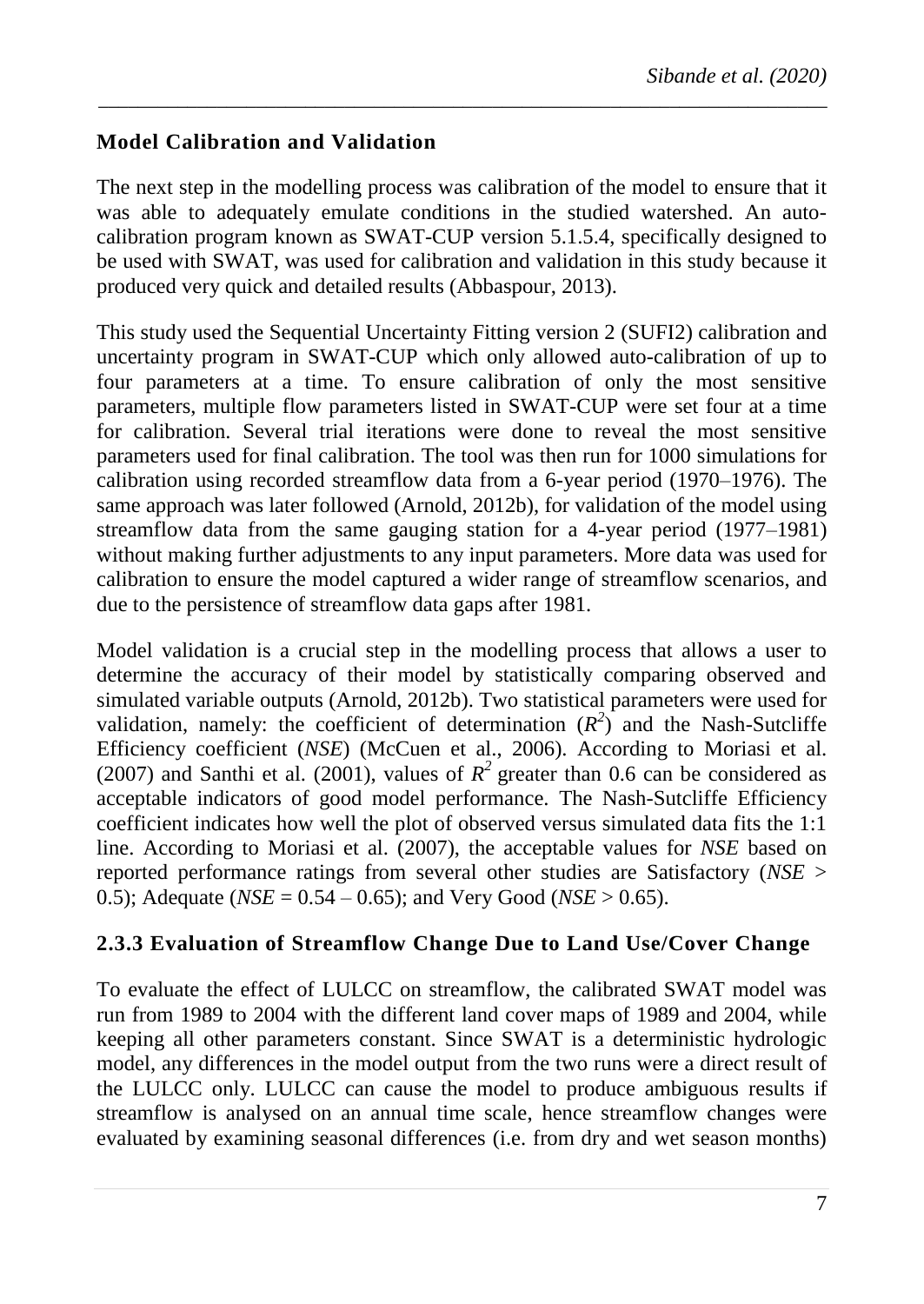from the two model outputs since these are the periods in which the effect of LULCC is most prominent (Palamuleni, 2009; Geremew, 2013).

*\_\_\_\_\_\_\_\_\_\_\_\_\_\_\_\_\_\_\_\_\_\_\_\_\_\_\_\_\_\_\_\_\_\_\_\_\_\_\_\_\_\_\_\_\_\_\_\_\_\_\_\_\_\_\_\_\_\_\_\_\_\_\_\_\_\_\_\_\_\_\_\_\_\_*

### **3 RESULTS AND DISCUSSIONS**

### **3.1 Land Use/Cover Detection**

The classification process yielded a satisfactory overall accuracy of 82%. The Cohen"s kappa coefficient calculated also revealed that the classification process performed 74% better than if it had been done by randomly assigning values to land cover classes.

[Figure 2](#page-7-0) shows the map outputs of the unsupervised classification carried out on the Landsat imagery acquired for 1989 and 2004. Table 1 summarises the results of the land cover changes between 1989 and 2004. The image classification showed the largest change in forests compared to all land cover classes in the watershed in the years between 1989 and 2004. This reduction in forest cover represented 11% of the total catchment land area. Although the reduction appears to be small, such a percentage translates to astounding 12,078 hectares of Dzalanyama forest reserve. Similar results have been reported by FAO (2012) and Munthali (2013).



<span id="page-7-0"></span>*Figure 2: Land cover classification outputs for 1989 and 2004.*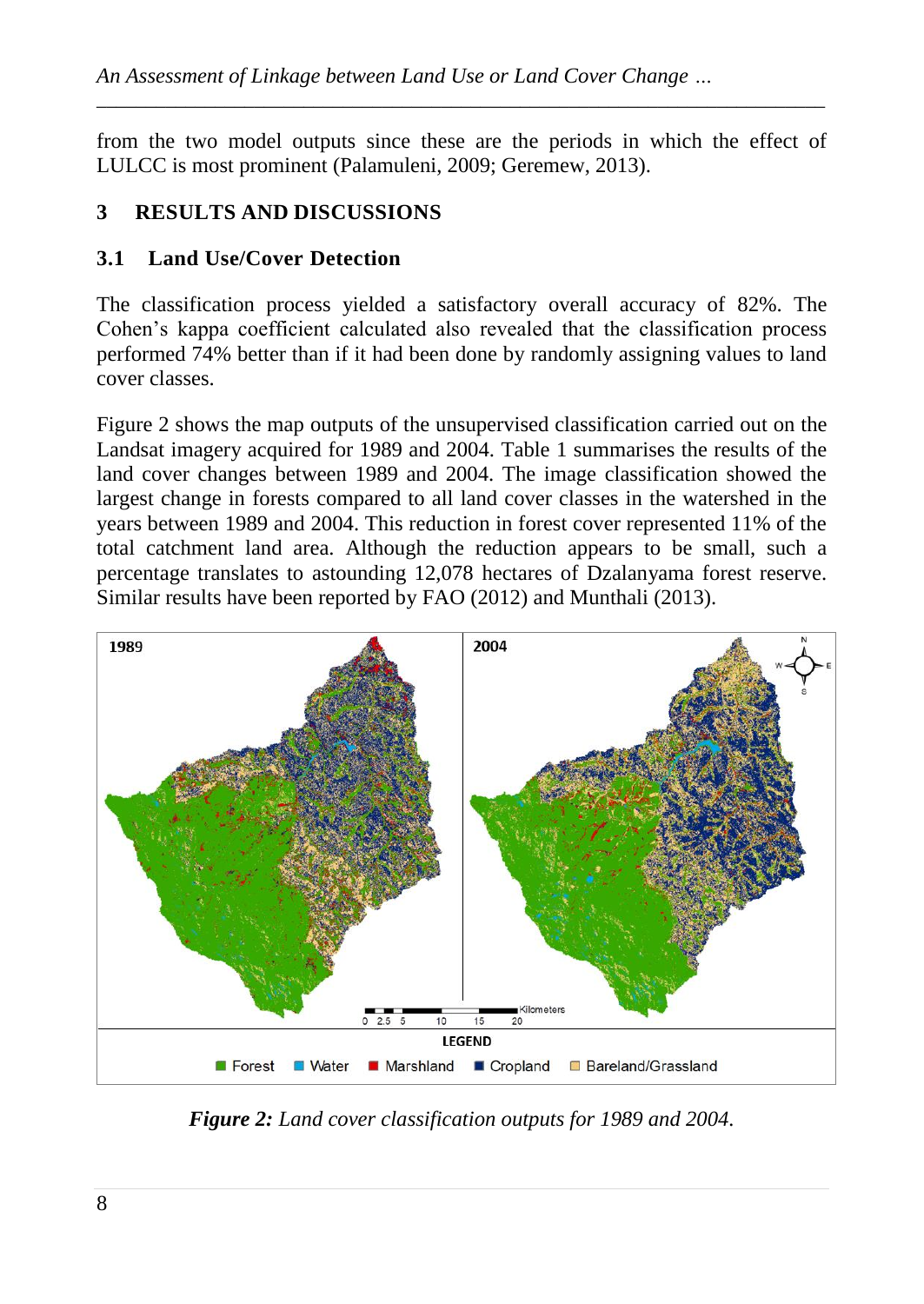The results also showed that marshland/cultivated dambo areas had decreased by 1.84%, translating to 2,078.73 hectares. Crops grown in dambo areas usually include vegetables and short crops which are often cash crops. Therefore, this land class may have been converted to cropland where crops such as maize and sorghum are grown mainly for subsistence farming. Conversely, results also showed that cropland, and areas featuring grassland, bare ground and or settlements had increased quite significantly by  $8.55\%$  (9,662.33 ha) and 3.53% (3,990.08 ha), respectively. This might be the result of the rapid population growth experienced in Lilongwe in the 1990's (with a population of 223,318 people in 1987 to 440,471 in 1998, (NSO, 2008) which increased the demand for land for settlement and farmland since a large number of people in Malawi rely on agriculture for subsistence and sourcing of income.

*\_\_\_\_\_\_\_\_\_\_\_\_\_\_\_\_\_\_\_\_\_\_\_\_\_\_\_\_\_\_\_\_\_\_\_\_\_\_\_\_\_\_\_\_\_\_\_\_\_\_\_\_\_\_\_\_\_\_\_\_\_\_\_\_\_\_\_\_\_\_\_\_\_\_*

From the findings, it is evident the area covered by the water bodies also increased by 0.45% or 504.58 ha in the 15-year period. The increase could be attributed to the expansion of the Kamuzu Dam 2 reservoir's area of inundation which resulted from raising of the dam by 5 meters in 1999.This could also be attributed to the interference of a few clouds which were present in the Landsat imagery and caused a few areas in the Dzalanyama forest to be classified as water and bare ground. Considering that this misclassified area constitutes less than 0.5% of the catchment, this false positive was simply ignored as an insignificant error.

| <b>Land Cover Type</b>        | <b>Area 1989</b> |               | <b>Area 2004</b> |               | Area<br>$(2004 - 1989)$ |               |
|-------------------------------|------------------|---------------|------------------|---------------|-------------------------|---------------|
|                               | km <sup>2</sup>  | $\frac{0}{0}$ | km <sup>2</sup>  | $\frac{6}{9}$ | km <sup>2</sup>         | $\frac{6}{6}$ |
| Forest/Trees                  | 631.13           | 55.86         | 510.34           | 45.18         | $-120.78$               | $-10.69$      |
| Grassland/Settlements         | 235.36           | 20.83         | 275.26           | 24.37         | 39.90                   | 3.53          |
| Cropland                      | 192.49           | 17.04         | 289.11           | 25.59         | 96.62                   | 8.55          |
| Marshland/Cultivated<br>Dambo | 64.63            | 5.72          | 43.84            | 3.88          | $-20.79$                | $-1.84$       |
| Water                         | 6.06             | 0.54          | 11.10            | 0.98          | 5.05                    | 0.45          |

*Table 1: Land cover change results for the study watershed from 1989 to 2004*

## **3.2 Hydrological Modelling**

The results of the SWAT model calibration showed that there is an acceptable agreement between average monthly observed flow and simulated flow with a coefficient of determination  $(R^2)$  of 0.65 and Nash-Sutcliffe Efficiency coefficient (NSE) of 0.6. These values are well within the accepted value minimum of 0.5 for the Nash-Sutcliffe efficiency and 0.6 for the coefficient of determination (Santhi et al., 2001). In addition, **[Figure 3](#page-9-0)** also illustrates these results with a line chart describing simulated and observed average monthly flow from the calibration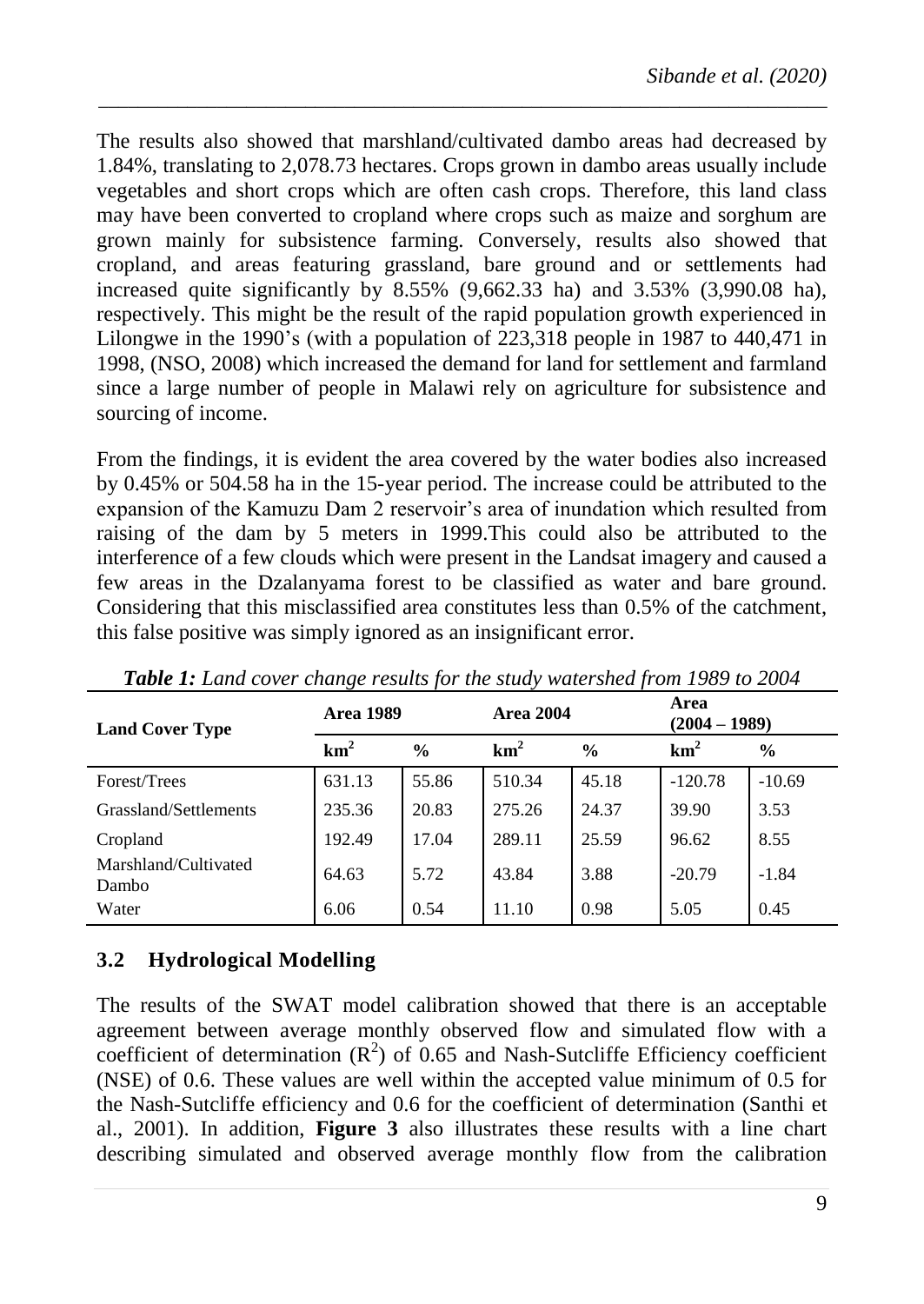period. The chart also depicts the 95% prediction uncertainty (95PPU) band which is a distribution of parameter prediction uncertainty measured between the 2.5th and 97.5th percentiles.

*\_\_\_\_\_\_\_\_\_\_\_\_\_\_\_\_\_\_\_\_\_\_\_\_\_\_\_\_\_\_\_\_\_\_\_\_\_\_\_\_\_\_\_\_\_\_\_\_\_\_\_\_\_\_\_\_\_\_\_\_\_\_\_\_\_\_\_\_\_\_\_\_\_\_*



*Figure 3: Calibration results for average monthly streamflow.*

<span id="page-9-0"></span>Model validation was performed with the same calibration parameters using streamflow data for a 4-year period from 1977 to 1981. According to the results (**[Figure 4](#page-9-1)**), the simulated data also show an acceptable correlation with observed data with a Nash-Sutcliffe Efficiency coefficient of 0.57 and coefficient of determination of 0.60.



*Figure 4: Validation results for average monthly streamflow.*

<span id="page-9-1"></span>**[Table 2](#page-10-0)** shows the comparison of observed and simulated average monthly flow from calibration and validation periods. From this data, the table shows that the model performance values for calibration and validation of the flow simulations were satisfactory according to the NSE and  $R^2$  values. This confirms that the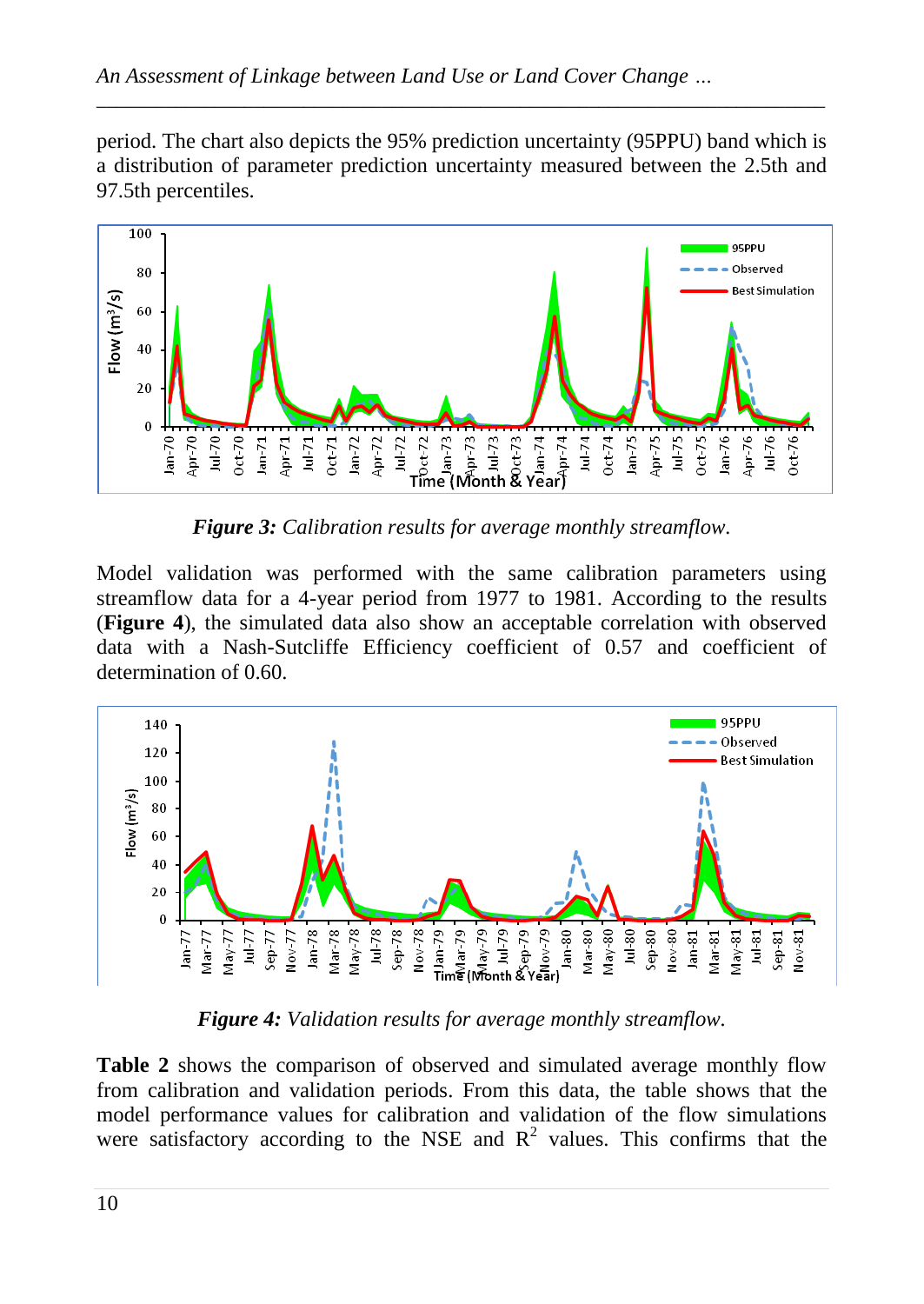physical processes involved in generation of streamflow in the watershed were adequately captured by the model. The model could thus be used to make fairly accurate conclusions about changes in streamflow.

*\_\_\_\_\_\_\_\_\_\_\_\_\_\_\_\_\_\_\_\_\_\_\_\_\_\_\_\_\_\_\_\_\_\_\_\_\_\_\_\_\_\_\_\_\_\_\_\_\_\_\_\_\_\_\_\_\_\_\_\_\_\_\_\_\_\_\_\_\_\_\_\_\_\_*

|                                | <b>Mean Monthly Flow</b>    |                              |      |                              |  |
|--------------------------------|-----------------------------|------------------------------|------|------------------------------|--|
| <b>Period</b>                  | <b>Observed</b><br>$m^3s^1$ | <b>Simulated</b><br>$m^3s^1$ |      | $\mathbf{R}^2$<br><b>NSE</b> |  |
| Calibration period (1970-1976) | 8.46                        | 9.998                        | 0.60 | 0.65                         |  |
| Validation Period (1977-1981)  | 13.63                       | 10.94                        | 0.57 | 0.60                         |  |

<span id="page-10-0"></span>*Table 2: Comparison of observed and simulated average monthly flow from calibration and validation periods*

The mean monthly flow change for the dry season (July, August, September, and October) and for the wet season (December, January, February, and March) was used to compare the two model outputs (Table 3). The percent change was calculated using Equation 1. The results confirm that LULCC is indeed linked to streamflow change in the Lilongwe catchment as flow during the wet season months increased by  $1.432m^3/s$ , which is 6.50% of the original value (Equation 2), and decreased during the dry months by  $0.058m<sup>3</sup>/s$ , which is 4.80% of the original value (Equation 3).

$$
Percentage Change = \frac{Mean Flow Change}{1989 Mean Flow} \times 100
$$
 (1)  
Wet Months % Change =  $\frac{1.432}{22.047} \% = 6.50 \%$  (2)  
Dry months % Change =  $\frac{-0.058}{1.211} \% = 4.80 \%$  (3)

*Table 3: Changes in mean monthly flow for wet and dry season months using 1989 and 2004 land use/cover maps.*

| Mean Monthly Flow $(m^3/s)$ |            |            |                            | <b>Mean Monthly Flow Change</b><br>(m <sup>3</sup> /s) |               |  |
|-----------------------------|------------|------------|----------------------------|--------------------------------------------------------|---------------|--|
| Land use/cover map<br>1989  |            |            | Land use/cover map<br>2004 |                                                        | $2004 - 1989$ |  |
| Wet Season                  | Dry Season | Wet Season | Dry Season                 | Wet Season                                             | Dry Season    |  |
| 22.05                       | 1.21       | 23.48      | 115                        | $+1.43$                                                | $-0.06$       |  |

A critical aspect of this study was to establish the link between LULCC and hydrologic responses of the Lilongwe River. This is well demonstrated by the results which showcase the significant role played by forests and vegetated areas in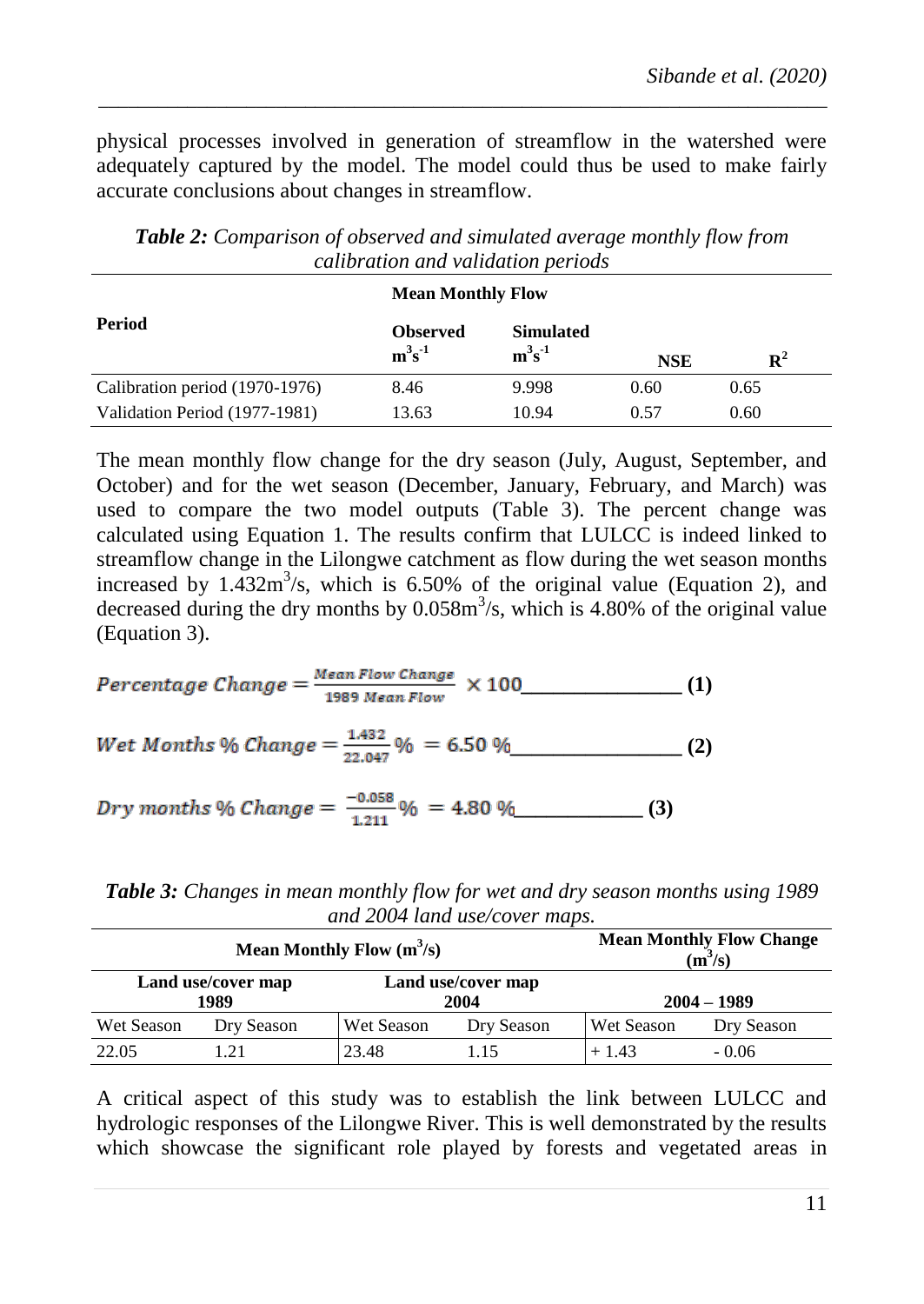reducing runoff after precipitation events in the catchment. Results show an increase in runoff over crop land and bare land converted from forest. This runoff collects in streams and subsequently increases streamflow in the Lilongwe River during the wet season. The lack of infiltration during the wet season as a result of this phenomena consequently also reduces the amount of water stored underground to feed streams through base flow and this leads to reduced streamflow in the dry season.

*\_\_\_\_\_\_\_\_\_\_\_\_\_\_\_\_\_\_\_\_\_\_\_\_\_\_\_\_\_\_\_\_\_\_\_\_\_\_\_\_\_\_\_\_\_\_\_\_\_\_\_\_\_\_\_\_\_\_\_\_\_\_\_\_\_\_\_\_\_\_\_\_\_\_*

Comparing the simulation outputs using the 2004 and 1989 land use maps [\(Figure](#page-11-0)  [5\)](#page-11-0), the above assertions are apparent with increases in peak flows as high as 4.53  $\text{m}^3$ /s during the wet season and decreases in streamflow as much as -1.57 m<sup>3</sup>/s afterwards. The decreases are most apparent immediately after the end of the wet season in April, likely because this is when the highest volume of subsurface water is available to replenish streams and the differences in infiltration rates between the two model outputs is reflected in the baseflow maintaining streamflow.



<span id="page-11-0"></span>*Figure 5: Streamflow simulation outputs produced using 2004 and 1989 land use maps.*

Since climatic conditions were kept constant, the changes in streamflow detected from the 1989 and 2004 land cover model outputs were a direct result of LULLC alone. These results are potentially of high socio-economic significance to the people of Lilongwe. According to the LWB Annual Report of 2004, a peak water demand of  $0.971 \text{m}^3/\text{s}$  (83,919.5m<sup>3</sup>/day) was observed during the dry season of the same year. This therefore implies that the change in average streamflow in the Lilongwe River between 1989 and 2004 could have supplied Lilongwe City with water for a complete 2 days during that same season. This lost water is particularly significant in recent years with the water shortage problems facing the city since 2016, especially during the dry season (World Bank, 2017). On the other hand, the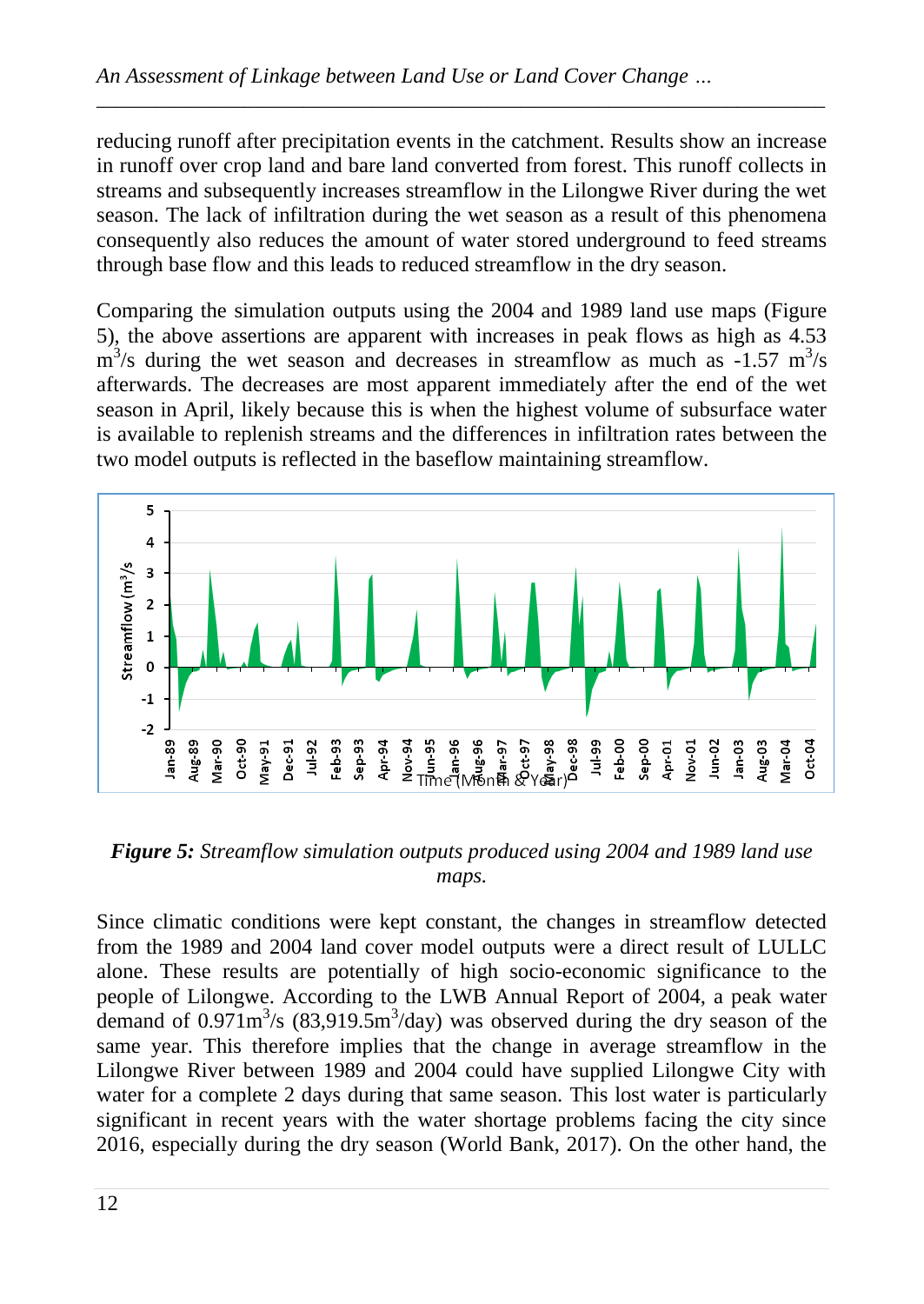city has also been experiencing flooding during the wet season in 2017, 2018, and 2019 (UNICEF, 2017) which may have been exacerbated by the effects of LULCC since streamflow in the wet season increased.

*\_\_\_\_\_\_\_\_\_\_\_\_\_\_\_\_\_\_\_\_\_\_\_\_\_\_\_\_\_\_\_\_\_\_\_\_\_\_\_\_\_\_\_\_\_\_\_\_\_\_\_\_\_\_\_\_\_\_\_\_\_\_\_\_\_\_\_\_\_\_\_\_\_\_*

Further changes to streamflow are likely to occur considering the trend of LULCC implied by this study, as well as predicted in a study by Munthali (2013) which revealed that the Dzalanyama forest reserve may lose up to 26, 721 ha of forest between 1990 and 2030. Such a large change can greatly affect the hydrology of a watershed and has the potential to induce very high and low river flows in the wet and dry season respectively. It is worth noting however, that lack of enough data to model the catchment more accurately may have affected the results of this study. This data includes soil, and climatic data current data sets of which are not spatially detailed enough to truly represent the heterogeneity of the study watershed. The results may have also been affected by inaccuracies in image classification since according to the accuracy assessment performed, 18 percent of land cover was not accurately classified and as LULCC over those areas was missed.

#### **4 CONCLUSIONS AND RECOMMENDATIONS**

This study evaluated the changes in streamflow that resulted from the changes of land use and land cover (LULCC) in the 15-year period between 1989 and 2004. An integrated approach coupling the use of the SWAT hydrological model along with other GIS based methodologies was used in the study. The study revealed changes in land use and land cover had indeed occurred in the catchment resulting in changes in streamflow. These streamflow changes bear great significance to the Lilongwe Water Board and the residents of Lilongwe especially in terms of water losses in the dry season due to the LULCC as the city faces water scarcity problems. An integrated approach to management of the catchment is therefore recommended to ensure that the effects of escalated LULCC are foreseen and mitigated or enhanced accordingly. Considering that this study was conducted using limited secondary data, some variables governing streamflow may not have been fully accounted for. Further research is therefore recommended with regards to use of more detailed data about the catchment, and advanced land use detection techniques, such as objectbased image classification, which may yield better land classification accuracies. Coupling land change modelling with streamflow modelling may also facilitate prediction of changes in land cover and streamflow over an extended period of time.

#### **REFERENCES**

Abbaspour, K.C. (2013). SWAT-CUP 2012*:* SWAT Calibration and Uncertainty Programs - A User Manual. Eawag: Swiss Federal Institute of Aquatic Science.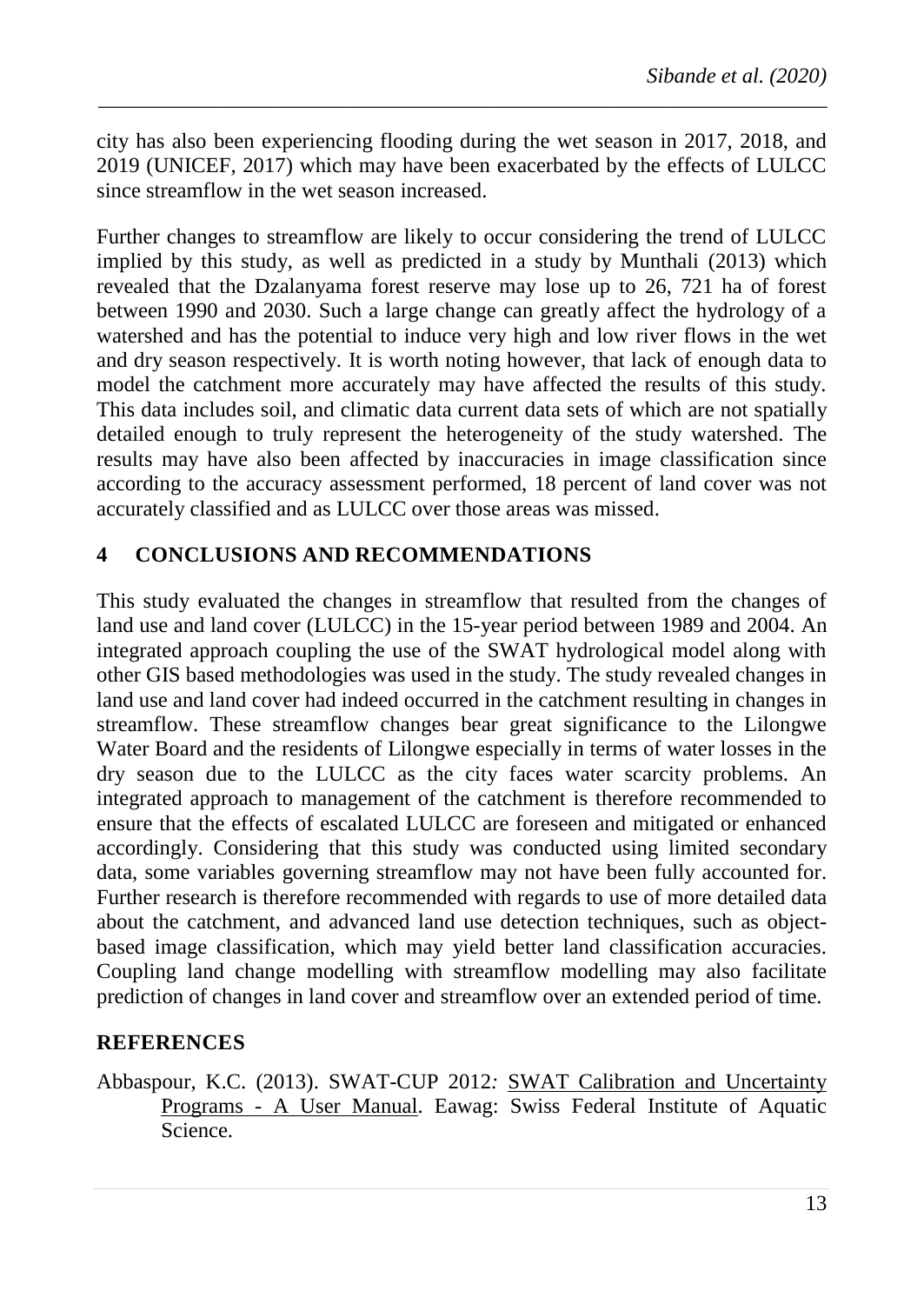Al-Doski, J., Mansor, S.B. & Shafri, H.Z.M. (2013). Image Classification in Remote Sensing. Journal of Environment and Earth Science **3**(10).

- Alemayehu, F., Taha, N., Nyssen, J., Girma, A., Zenebe, A., Behailu, M., Deckers, S. & Poesen, J. (2009). The Impacts of Watershed Management on Land Use and Land Cover Dynamics in Eastern Tigray (Ethiopia). Resources, Conservation and Recycling **53(4):** 192–198.
- Arnold, J.G., Kiniry, J.R., Srinivasan, R., Williams, J.R., Haney, E.B. & Neitsch, S.L. (2012a). Soil Water Assessment Tool: Input/output Documentation Version 2012. Texas Water Resources Institute, United States of America.
- Arnold, J.G. Moriasi, D. N., Gassman, P. W., Abbaspour, K. C., White, M. J., Srinivasan, R., Santhi, C.,Harmel, R.D.,van Griensven, A., Van Liew, M.W., Kannan, N. & Jha, M.K. (2012b). SWAT: Model Use, Calibration and Validation. American Society of Agricultural and Biological Engineers **55(4)**: 1491-1508.
- Aurecon, (2013). Design Yield and Flood Analysis. Aurecon South Africa. Cape Town.
- Bahri, A., Sally, H., McCartney, M., Namara, R.E., Awulachew, S.B., van Koppen, B. & van Rooijen, D. (2011). Integrated watershed management: towards sustainable solutions in Africa. In Garrido, A. & Ingram, H. (Eds.). Water for Food in a Changing World. Routledge: London, UK., 50-70.
- Congalton R.G. & Green, K. (2009). Assessing the Accuracy of Remotely Sensed Data: Principles and Practices. (2<sup>nd</sup> Ed). CRC Press, United States of America.
- Daggupati, P., Shukla, R., Mekonnen, B., Rudra, R., Biswas, A., Goel, P., Prasher, S. & Yang, W. (2018). Hydrological Responses to Various Land Use, Soil and Weather Inputs in Northern Lake Erie Basin in Canada. Water **10**(2): 222. DOI:10.3390/w10020222
- Di Gregorio, A. & Jansen, L.J.M. (2005). Land Cover Classification System Classification Concepts and User Manual Software Version 2. Food and Agriculture Organization of the United Nations: Rome.
- Food and Agriculture Organization of the United Nations (FAO) (2012). Atlas of Malawi Land Cover and Land Cover Change*.* FAO: Rome.
- Food and Agriculture Organization of the United Nations (FAO) (2007). Digital Soil Map of the World. FAO: Rome. Available from: [http://www.fao.org/geonetwork/srv/en/metadata.show?currTab=simple&id=](http://www.fao.org/geonetwork/srv/en/metadata.show?currTab=simple&id=14116) [14116.](http://www.fao.org/geonetwork/srv/en/metadata.show?currTab=simple&id=14116) [Accessed 11/06/2014]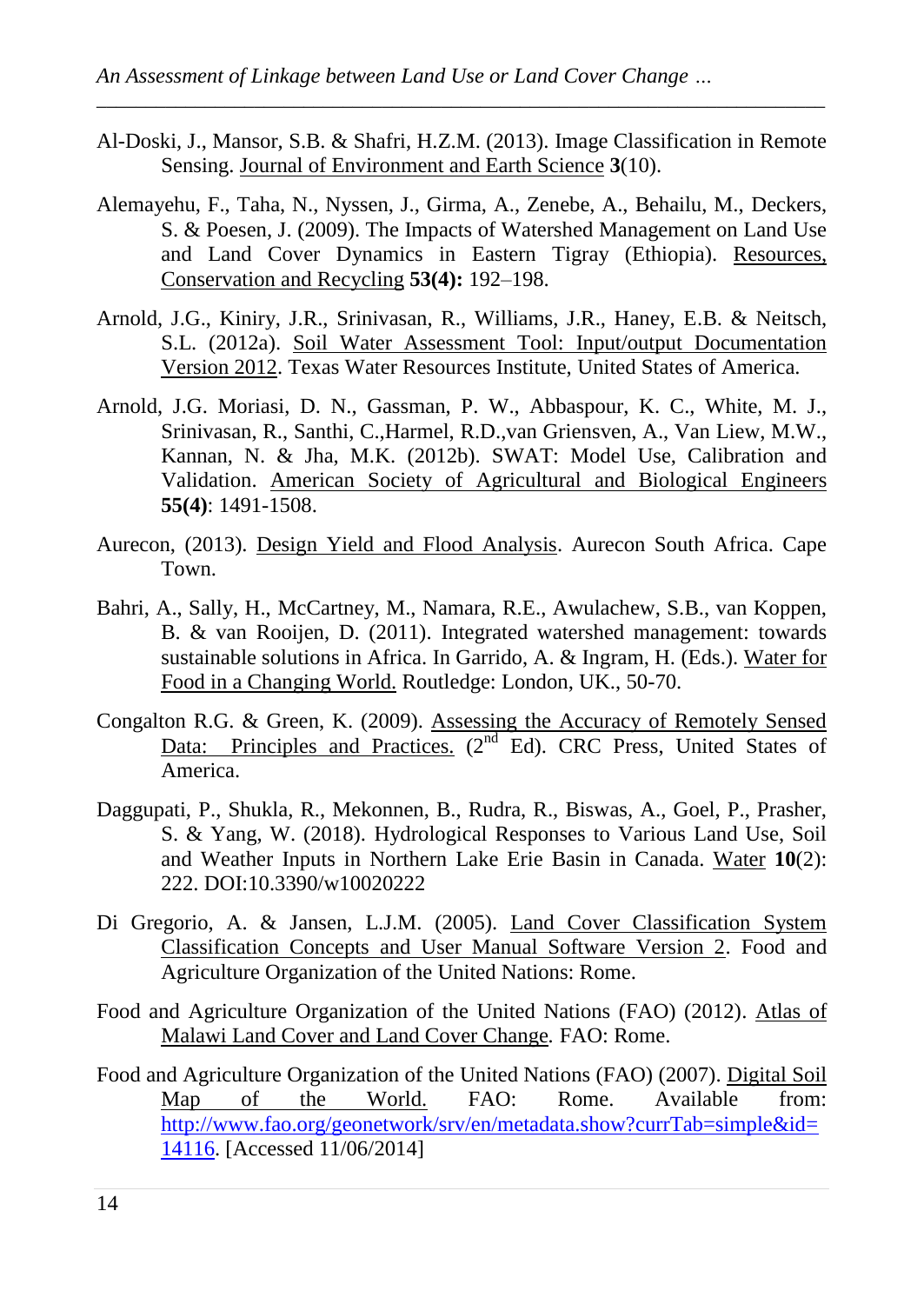Gassman, P.W., Reyes, M. R., Green, C. H. & Arnold, J. G. (2007). The Soil and Water Assessment Tool: Historical Development, Applications, and Future Research Direction. American Society of Agricultural and Biological Engineers **50**(4): 1211-1250.

- Geremew, A.A. (2013). Assessing the Impacts of Land Use and Land Cover Change on Hydrology of Watershed: A Case Study on Gilgel–Abbay Watershed, Lake Tana Basin, Ethiopia*.* Published thesis (MSc.), New University of Lisbon.
- Government of Malawi (GoM) (2012). Malawi Water Sector Investment Plan. Ministry of Irrigation and Water Development: Lilongwe, Malawi.
- Government of Malawi (GoM) (2017). The Malawi Growth and Development Strategy (MGDS) III*.* Malawi Government. Lilongwe. Available from: [https://cepa.rmportal.net/Library/government-publications/the-malawi](https://cepa.rmportal.net/Library/government-publications/the-malawi-growth-and-development-strategy-mgds-iii)[growth-and-development-strategy-mgds-iii](https://cepa.rmportal.net/Library/government-publications/the-malawi-growth-and-development-strategy-mgds-iii) [Accessed 03/09/2018].
- Guo, H., Hu, Q. & Jiang, T. (2008). Annual and Seasonal Stream Flow Responses to Climate and Land-Cover Changes in the Poyang Lake Basin, China. Journal of Hydrology **355**(1):106−122.
- Heathcote, I.W. (2009). Integrated Watershed Management: Principles and Practice. John Wiley & Sons: USA.
- Sharma, B.R., Samra, J.S., Scott, C.A. & Wani, S.P. (Eds.) (2005). Watershed management challenges: Improving Productivity, Resources and Livelihoods. International Water Management Institute (IWMI): Colombo, Sri Lanka. Available from: <https://core.ac.uk/download/pdf/12104385.pdf> [Accessed 13/01/2019].
- Jarvis A., Reuter, H.I., Nelson, A. & Guevara, E. (2008). Hole-Filled Seamless SRTM data V4, International Centre for Tropical Agriculture (CIAT). Available from: [https://earthexplorer.usgs.gov](https://earthexplorer.usgs.gov/) [Accessed 09/07/2014].
- Kangsabanik, S. & Murmu, S. (2017). Rainfall-Runoff Modelling of Ajay River Catchment Using SWAT Model. IOP Conference Series: Earth and Environmental Science 67: 012033. Presented at the 7th International Conference on Environment and Industrial Innovation, Kuala Lumpur, Malaysia: IOP Science. DOI:10.1088/1755-1315/67/1/012033
- Liu, C., Frazier, P. & Kumar, L. (2007). Comparative Assessment of the Measures of Thematic Classification Accuracy. Remote Sensing of Environment **107**(4): 606-616.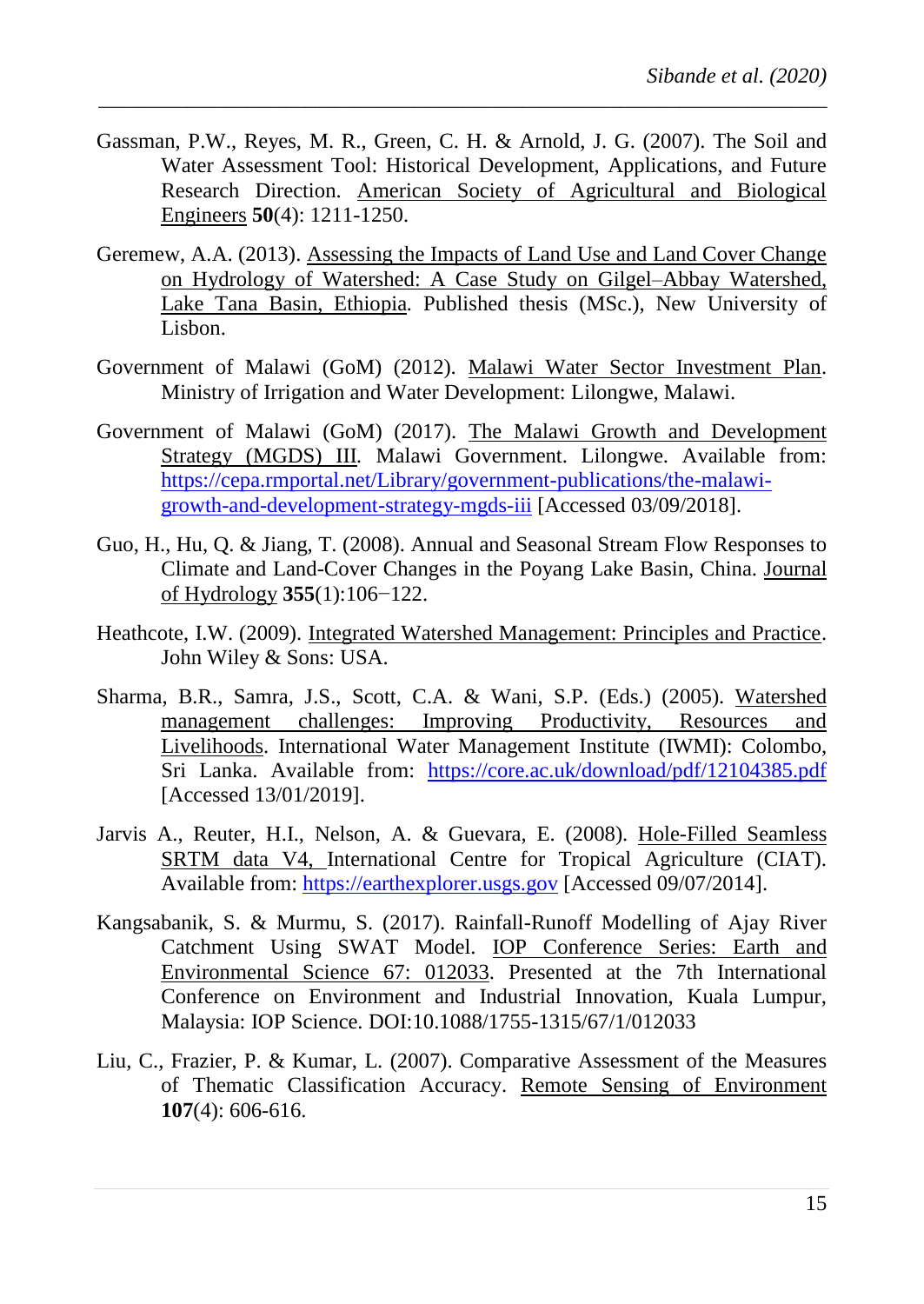Department of Climate Change and Meteorological Services (DCCMS) (2015). Towards Reliable, Responsive and High Quality Weather and Climate Services In Malawi. Malawi Government, Lilongwe. Available from: http://www.metmalawi.com/. [Accessed 20th May 2019]

- Moriasi, D. N., Arnold, J. G., Van Liew, M. W., Bingner, R. L., Harmel, R. D. & Veith, T.L. (2007). Model Evaluation Guidelines for Systematic Quantification of Accuracy in Watershed Simulations. American Society of Agricultural and Biological Engineers **50**(3): 885-900.
- Munthali, K. G. & Murayama, Y. (2011). Land Use/Cover Change Detection and Analysis for Dzalanyama Forest Reserve, Lilongwe, Malawi. Procedia Social and Behavioural Sciences **21**:203-211.
- Munthali, K.G. (2013). Modelling Deforestation in Dzalanyama Forest Reserve, Lilongwe, Malawi: Using Multi-Agent Simulation Approach. Published Thesis (PhD.), University of Tsukuba.
- Muzein, B.S. (2006). Remote Sensing & GIS for Land Cover/ Land Use Change Detection and Analysis in the Semi-Natural Ecosystems and Agriculture Landscapes of the Central Ethiopian Rift Valley. Published thesis (PhD.). Dresden University of Technology.
- National Statistical Office (2008). Population and Housing Census. Malawi Government: Zomba.
- NIRAS (2001). Water Resources Development Plan Study. NIRAS, Lilongwe.
- Pahl-Wostl, C. (2005) .Information, Public Empowerment, and the Management of Urban Watersheds. Environmental Modelling and Software **20**(1): 457-467.
- Pimentel, D., Huang, X., Cordova, A. & Pimentel, M. (1997) Impact of a Growing Population on Natural Resources: The Challenge for Environmental Management. Frontiers: The Interdisciplinary Journal of Study Abroad **3**(5):05-31.
- Pontius, R.G. (2000). Quantification Error Versus Location Error in Comparison of Categorical Maps. Photogrammetric Engineering and Remote Sensing **66**(8):1011-1016.
- Santhi, C., Arnold, J.G., Williams, J.R., Dugas, W.A., Srinivasan, R. & Hauck, L.M. (2001). Validation of the SWAT model on a large river basin with point and nonpoint sources. Journal of the American Water Resources Association **37**(5).